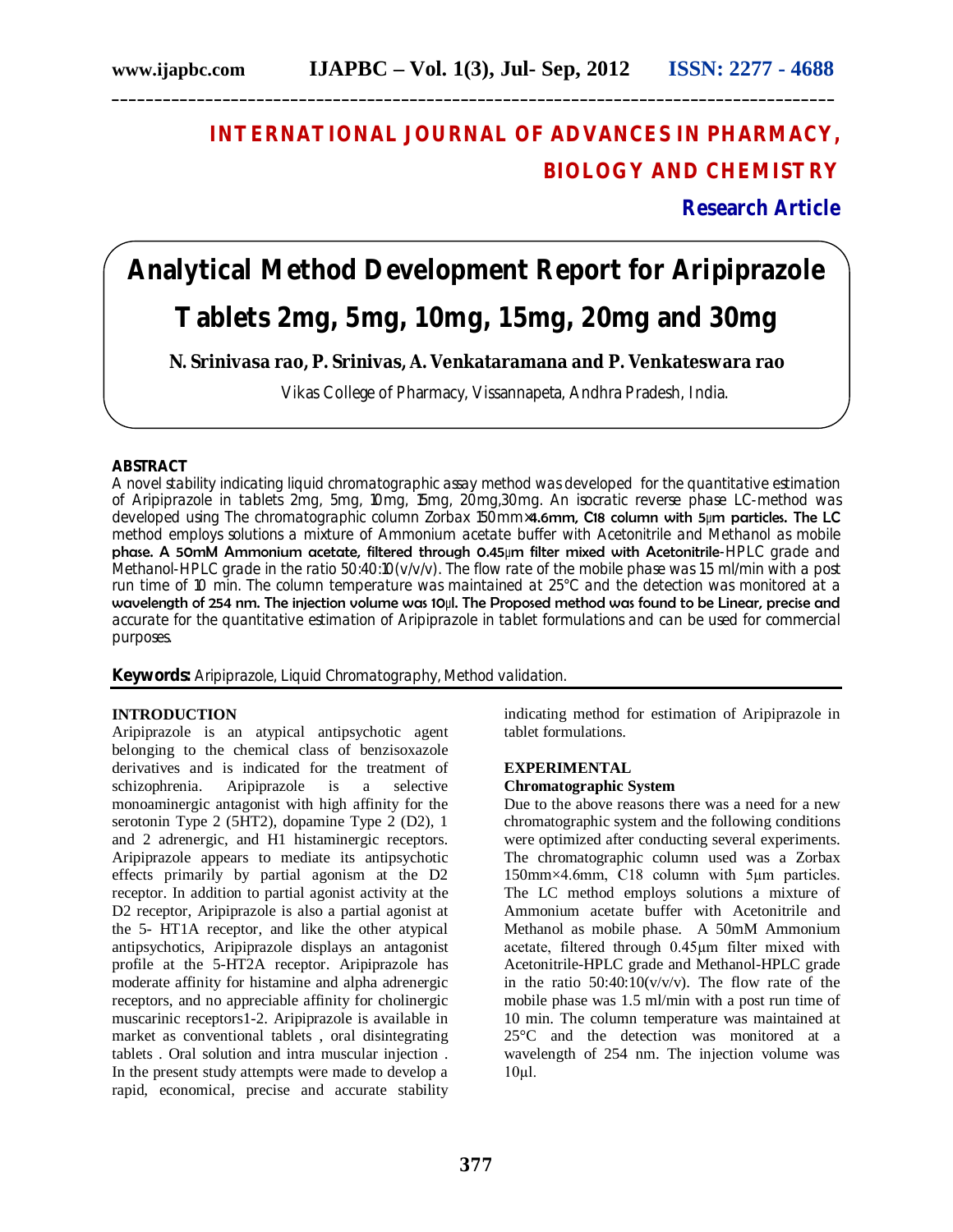**\_\_\_\_\_\_\_\_\_\_\_\_\_\_\_\_\_\_\_\_\_\_\_\_\_\_\_\_\_\_\_\_\_\_\_\_\_\_\_\_\_\_\_\_\_\_\_\_\_\_\_\_\_\_\_\_\_\_\_\_\_\_\_\_\_\_\_\_\_\_\_\_\_\_\_\_\_\_\_\_\_\_\_\_\_**

#### **Diluent Selection**

Aripiprazole itself is soluble in aqueous media having a concentration ranging from 0.05mg/mL to 0.29mg/mL in the pH range of 1.0 to 8.0 as per Annexure-1. And also it is having a good solubility in alcohols such as methanol and also in Acetonitrile. In order to obtain a clear solution of Test preparation in presence of placebo, different trials are taken with various aqueous and organic mixtures. Finally diluent was finalized having aqueous and organic in the ratio of 50:50  $(v/v)$ . The aqueous part was chosen as 1%AcOH and for organic part Acetonitrile was chosen. A summary of Diluent optimization along with recovery studies is presented in Annexure-2

#### **Standard preparation**

Weigh 40 mg of Aripiprazole Standard in a 100mL volumetric flask, dissolve in 10mL Acetonitrile and make upto the volume with diluent, mix well. Filter a portion through 0.45µm Nylon filter.

#### **Test Preparation**

Tablets weighed with optimum quantity as per USP from which average weight is calculated. Entire portion is crushed to a fine powder in a mortar and pestle to achieve maximum homogeneity and prepared a solution with a concentration of 0.4mg/mL by dissolving appropriate amount in diluent by sonication process and finally diluting to get a concentration of 0.04mg/mL with diluent and chromatographed.

#### **Finalized Test Procedure Mobile Phase preparation**

**Solution-A :** 1.54g of Ammonium Acetate is dissolved in 500mL and made to 1000mL with HPLC grade water. Add 0.5mL of glacial acetic acid and mix well. Filter through 0.45µm Nylon 0,47mm membrane filter, **Solution-B:** HPLC grade Acetonitrile, **Solution-C:** HPLC grade Methanol.<br> **Mobile Phase composition:** Mix 50%Sol-

**Mobile Phase composition:** A+40%Sol-B+10%Sol-C and degas under Sonication **Chromatographic conditions**

**Column**: Zorbax XDB C18, 150 x 4.6mm, 5µm, **Flow rate**: 1.5mL/min, **Wave length**: 254 nm

**Column Temperature**: 25°C, **Run time**: 10min, **Injection volume**: 10µL

**1% Acetic acid Solution:** Dilute 10mL of Glacial Acetic acid to 1000mL with HPLC grade water

**Diluent Preparation:** 50% of 1%acetic acid solution  $+ 50\%$  ACN.

**Standard Preparation:** Weigh 40mg of Aripiprazole Standard in a 100mL volumetric flask, dissolve in 10mL Acetonitrile and make upto the volume with diluent, mix well. Filter a portion through 0.45µm Nylon filter.

**Test Preparation :** Weigh 40mg Equivalent of Aripiprazole in a 100mL Volumetric flask, add 10mL of Acetonitrile sonicate to disperse for 5minutes add 60mL of diluent and sonicate for 20minutes and make upto the volume with diluent, Filter a portion through 0.45µm Nylon filter.

**Procedure:** Inject filtered Diluent as blank followed by standard solution and test preparation into the chromatographic system and measure for major responses.

**System suitability:** Inject Standard solutions for five times,

%RSD from the five injections for Aripiprazole shall be not more than 2.0% and USP tailing for Aripiprazole peak shall be not more than 2.0

#### **RESULTS AND DISCUSSION**

#### **Linearity**

In order to prove that the response of the active with respect to concentration is linear within the concentration range employed for analysis. Linearity solutions are prepared from a stock solution having a concentration of 1mg/mL at five different concentration levels ranging from 25% to 200% of assay analyte concentration (25%, 50%, 100%, 150% and 200% i.e. from 100µg/mL to 800µg/mL). The peak area versus concentration data was performed by least-squares linear regression analysis. The correlation coefficient was found to be 1. A Plot of Linearity curve is presented in Annexure-3.

#### **Specificity**

Impurities interference was performed by spiking Test preparation with known amount of Impurities and chromatographed. There was no interference with main peak RT i.e. all the impurity peaks were well resolved from main peak. The RRTs obtained are presented in Annexure-4.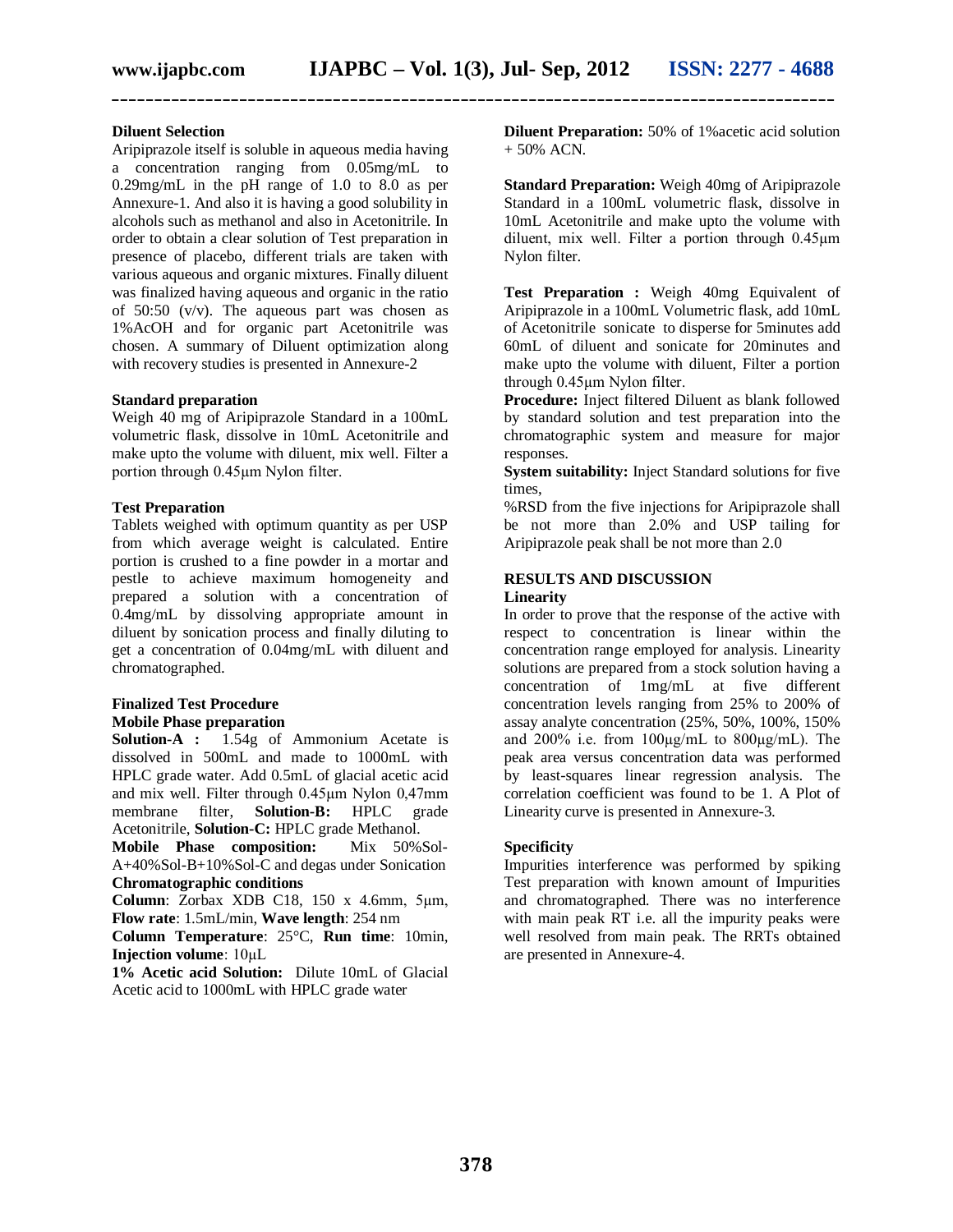#### **Calculations**

% Assay=

Test area x std wt (mg) x Test dilution x Avg wt x Potency x 100

**\_\_\_\_\_\_\_\_\_\_\_\_\_\_\_\_\_\_\_\_\_\_\_\_\_\_\_\_\_\_\_\_\_\_\_\_\_\_\_\_\_\_\_\_\_\_\_\_\_\_\_\_\_\_\_\_\_\_\_\_\_\_\_\_\_\_\_\_\_\_\_\_\_\_\_\_\_\_\_\_\_\_\_\_\_**

Std area x std dilution x Test wt (mg) x Label claim x 100

#### **Annexure-1**



| S. No. | <b>Buffer</b> used         | Solubility in mg/mL |
|--------|----------------------------|---------------------|
|        | pH1.2 with HCl             | 0.091               |
|        | pH <sub>2.1</sub> with HCl | 0.199               |
|        | pH 4.5 Acetate buffer      | 0.291               |
|        | pH 6.8Phosphate buffer     | 0.017               |
|        | pH 8.0Phosphate buffer     | 0.051               |

**Annexure-2**

| S. No. | Diluent name                                                                                                  | %Level | %Recovery |
|--------|---------------------------------------------------------------------------------------------------------------|--------|-----------|
| 01     | Aqueous/Acetonitrile $(50/50-v/v)$<br>(With highest Dosage form of average weight 150mg contains 30mg)        | 50%    | 101.5     |
|        |                                                                                                               | 100%   | 101.7     |
|        |                                                                                                               | 150%   | 101.1     |
|        |                                                                                                               | 200%   | 94.7      |
|        | Aqueous/Acetonitrile $(50/50-v/v)$<br>(With lowest Dosage form of average weight 95mg contains 2mg)           | 50%    | 98.2      |
|        |                                                                                                               | 100%   | 100       |
|        |                                                                                                               | 150%   | 94.7      |
|        |                                                                                                               | 200%   | 76.3      |
| 02     | Aqueous $(1\%ACOH)/Acetonitrile (50/50-v/v)$<br>(With lowest Dosage form of average weight 95mg contains 2mg) | 50%    | 100.6     |
|        |                                                                                                               | 100%   | 100.6     |
|        |                                                                                                               |        | 101       |